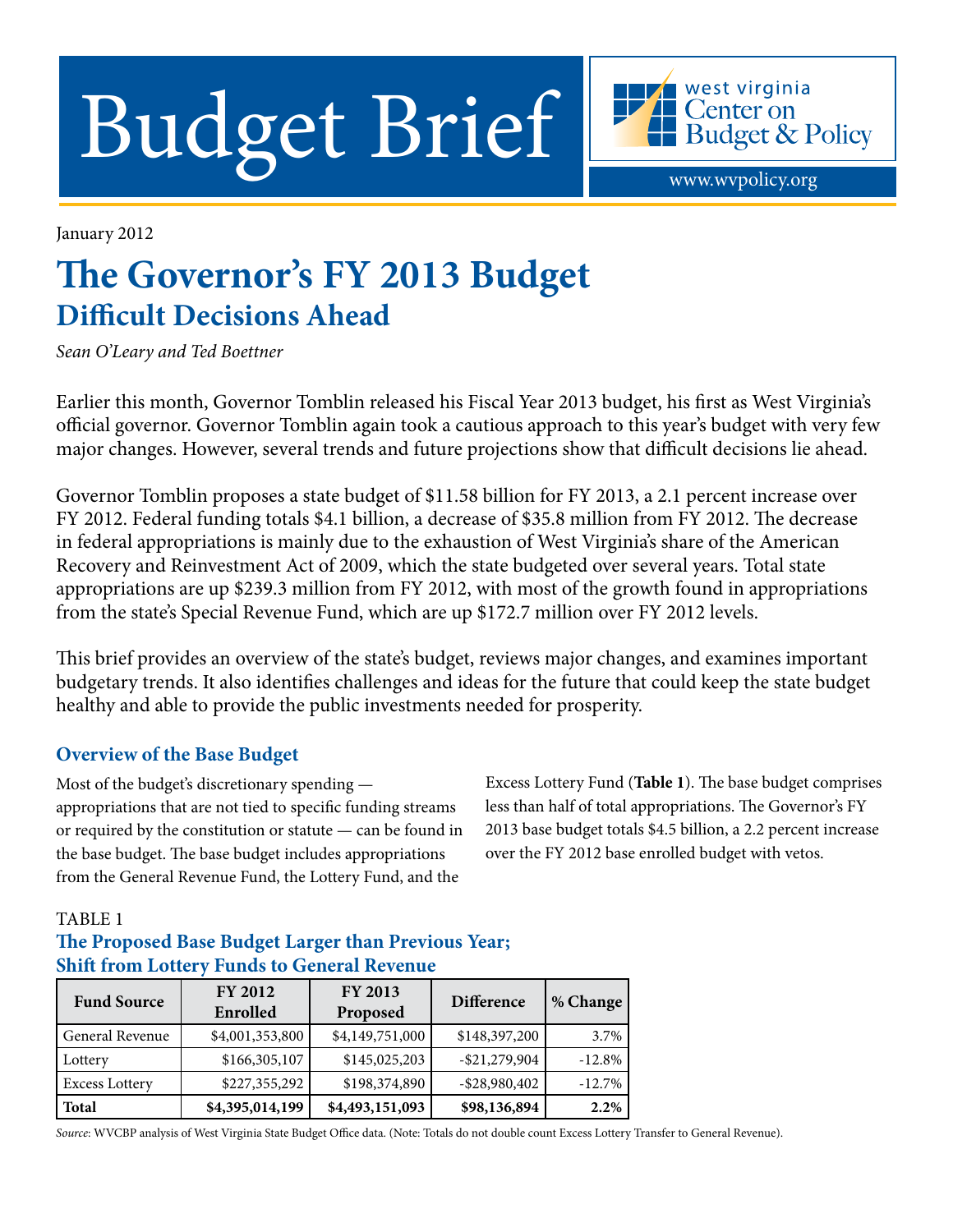While appropriations from the General Revenue fund are slightly higher for FY 2013 than the previous year, appropriations from both the Lottery and Excess Lottery Funds are down dramatically. According to the governor's budget message, declining lottery revenues are due to increased competition, particularly from Ohio.

Almost half of the base budget, \$2.2 billion, is dedicated to public education (**Figure 1**). The next largest portions of the base budget are Health and Human Services, at \$871.7 million, followed by Higher Education (\$481.4 million), and Military Affairs and Public Safety (\$357.8 million).

#### **Major Proposed Changes**

Overall, the governor's proposed base budget for FY 2013 is only \$62.8 million over FY 2012. Most of the governor's proposed changes to the base budget were minor, with a few exceptions. The major increases include:

- **+** \$2.3 million for the Joint Committee on Government and Finance
- **+** \$1.0 million for the Division of General Services
- **+** \$3.9 million for Local Economic Development Assistance
- **+** \$6.2 million for Student Enrichment
- **+** \$5.5 million for State Aid to Schools
- **+** \$15.0 million for Institutional Facilities Operations
- **+** \$21.8 million for Social Services
- **+** \$2.5 million for the Title XIX Waiver for Seniors
- **+** \$15.3 million for the Division of Corrections
- **+** \$2.0 million for Community College Workforce Development

#### FIGURE 1 **Base Budget Appropriations, FY 2013**



*Source*: WVCBP analysis of West Virginia State Budget Office data.

Decreases below FY 2012 levels in the governor's proposal for FY 2013 were also small. Some of the larger decreases included:

- **-** \$5.8 million for the State Police
- **-** \$2.9 million for the Adjutant General
- **-** \$6.4 million for the Teachers' Retirement System

For a line-item breakdown of the increases and decreases in the proposed base budget, see Appendix A.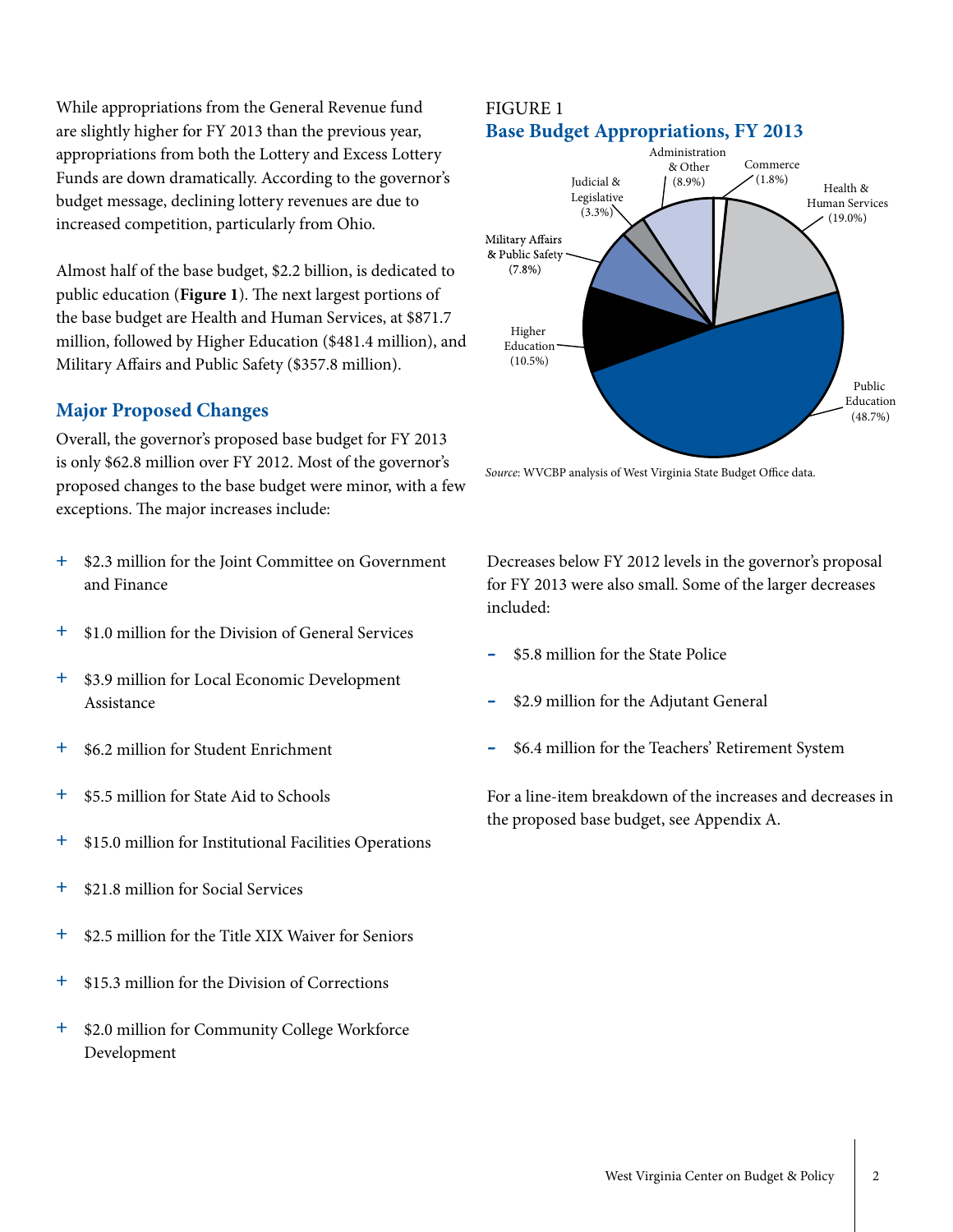#### **Base Budget Revenues**

Revenues for the governor's proposed FY 2013 base budget total \$4.45 billion. The lion's share of this revenue comes from the personal income tax and the sales and use tax. The severance tax provides over 10 percent of the revenue for the base budget, while lottery revenues make up just under seven percent (**Figure 2**).

Overall, base budget revenues are estimated to be up 1.8% from FY 2012 estimates. Actual revenue collections for FY 2012 are ahead of projections by \$56 million for the first six months, and the FY 2012 budget is likely to end in a surplus. In the past, general fund revenues have typically been underestimated compared to actual collections. In FY 2011, actual general fund revenue collections were \$322 million over official estimates. Since FY 2005, general fund revenue has been underestimated by an average of nearly \$200 million each year (**Figure 3**).

#### FIGURE 2 **Base Budget Revenue Estimates, FY 2013**



*Source*: WVCBP analysis of West Virginia State Budget Office data.

#### FIGURE 3 **Underestimated General Fund Revenues** \$500,000,000

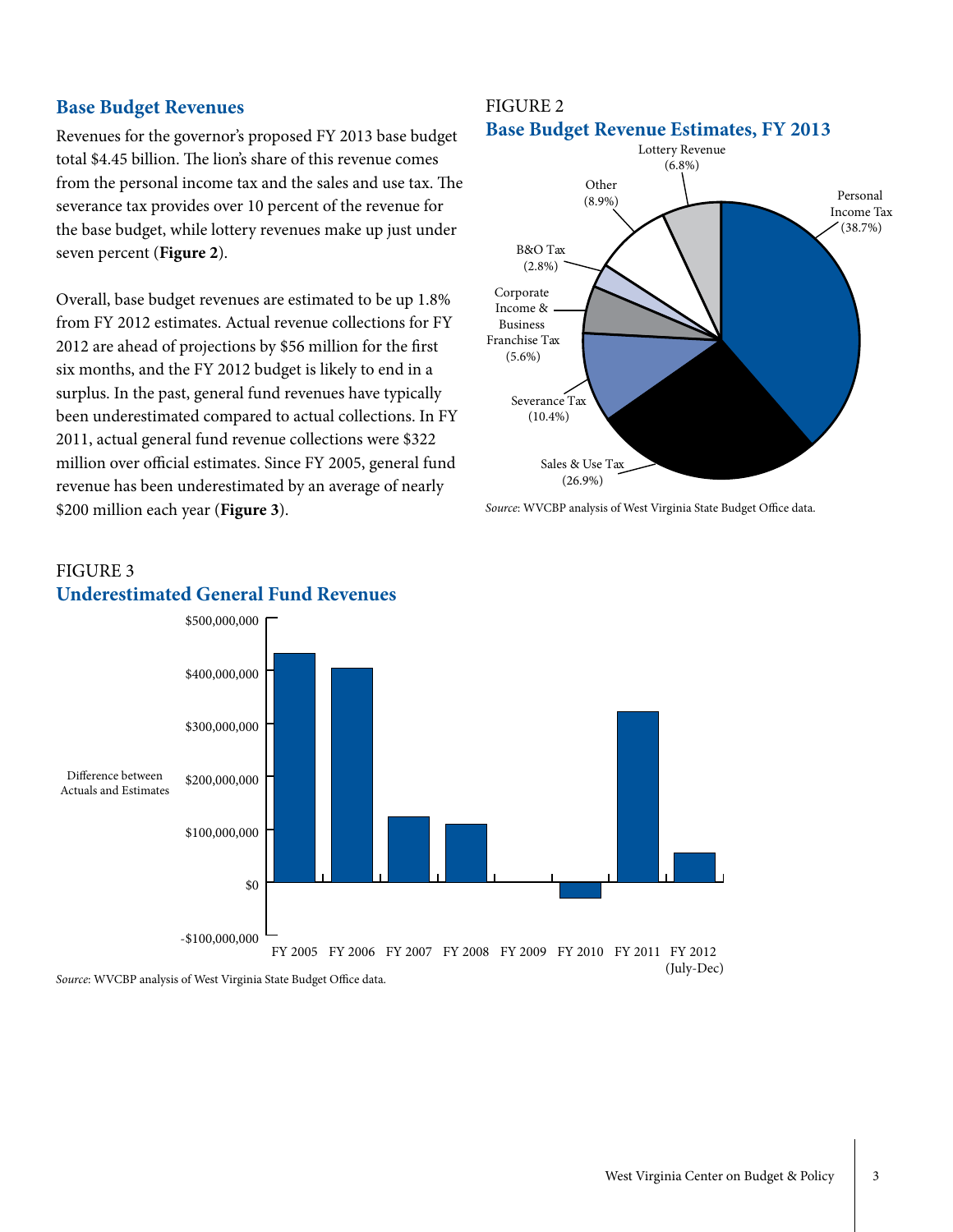#### **Shrinking Business Tax Revenue**

2013 marks the sixth year of cuts to the state's business taxes. Reductions to the state's business franchise and corporate net income taxes began in 2007 after recommendations from the Tax Modernization Project, launched by Governor Joe Manchin. Calendar Year 2012 contained one of the biggest single-year cuts, as the business franchise tax fell from 0.34 percent to 0.27 percent, while the corporate net income tax fell from 8.5 percent to 7.75 percent (see **Table 2** for the rate reduction schedule).

#### TABLE 2 **Business Tax Cuts**

| Calendar<br>Year | <b>Business</b><br><b>Franchise Tax</b> | <b>Corporate Net</b><br><b>Income Tax</b> |  |  |
|------------------|-----------------------------------------|-------------------------------------------|--|--|
| 2007             | 0.70%/0.55%                             | 9.00%/8.75%                               |  |  |
| 2008             | 0.55%                                   | 8.75%                                     |  |  |
| 2009             | 0.48%                                   | 8.50%                                     |  |  |
| 2010             | 0.41%                                   | 8.50%                                     |  |  |
| 2011             | 0.34%                                   | 8.50%                                     |  |  |
| 2012             | 0.27%                                   | 7.75%                                     |  |  |
| 2013             | 0.20%                                   | 7.00%                                     |  |  |
| 2014             | 0.10%                                   | 6.50%                                     |  |  |
| 2015             | $0.00\%$                                | 6.50%                                     |  |  |

*Source*: West Virginia State Tax Department.

As a result of the rate reductions, revenue from these business taxes has fallen dramatically in the past six years,





*Source*: WVCBP analysis of West Virginia State Budget Office data.

as other revenue sources have grown, even throughout the recession. Revenue from the corporate net income and business franchise tax is estimated to be down 28.4 percent from FY 2006 levels, while revenue from the personal income and severance taxes are both up over 30 percent, and revenue from the consumer sales and use tax is up 6.3 percent (**Figure 4**).

As a result of declining business tax revenue, the state's general revenue fund has grown more reliant on the personal income tax and the severance tax as sources of revenue. The share of revenue from the personal income tax in the general revenue fund increased from 35.4 percent in FY 2006 to 42.4 percent in FY 2013, while the severance tax revenue's share increased from 8.6 percent to 11.4 percent. The share of revenue from the corporate net income and business franchise tax fell from 9.5 percent to 6.1 percent in that same time period. As the business tax cuts continue, the state grows more reliant on personal income tax revenue as well as the volatile severance tax revenue.

When fully enacted, the State Tax Department has estimated that cuts to the business franchise tax and corporate net income tax will cost the state nearly \$200 million in lost revenue each year. This will put a great deal of strain on the state's ability to fund important services and programs.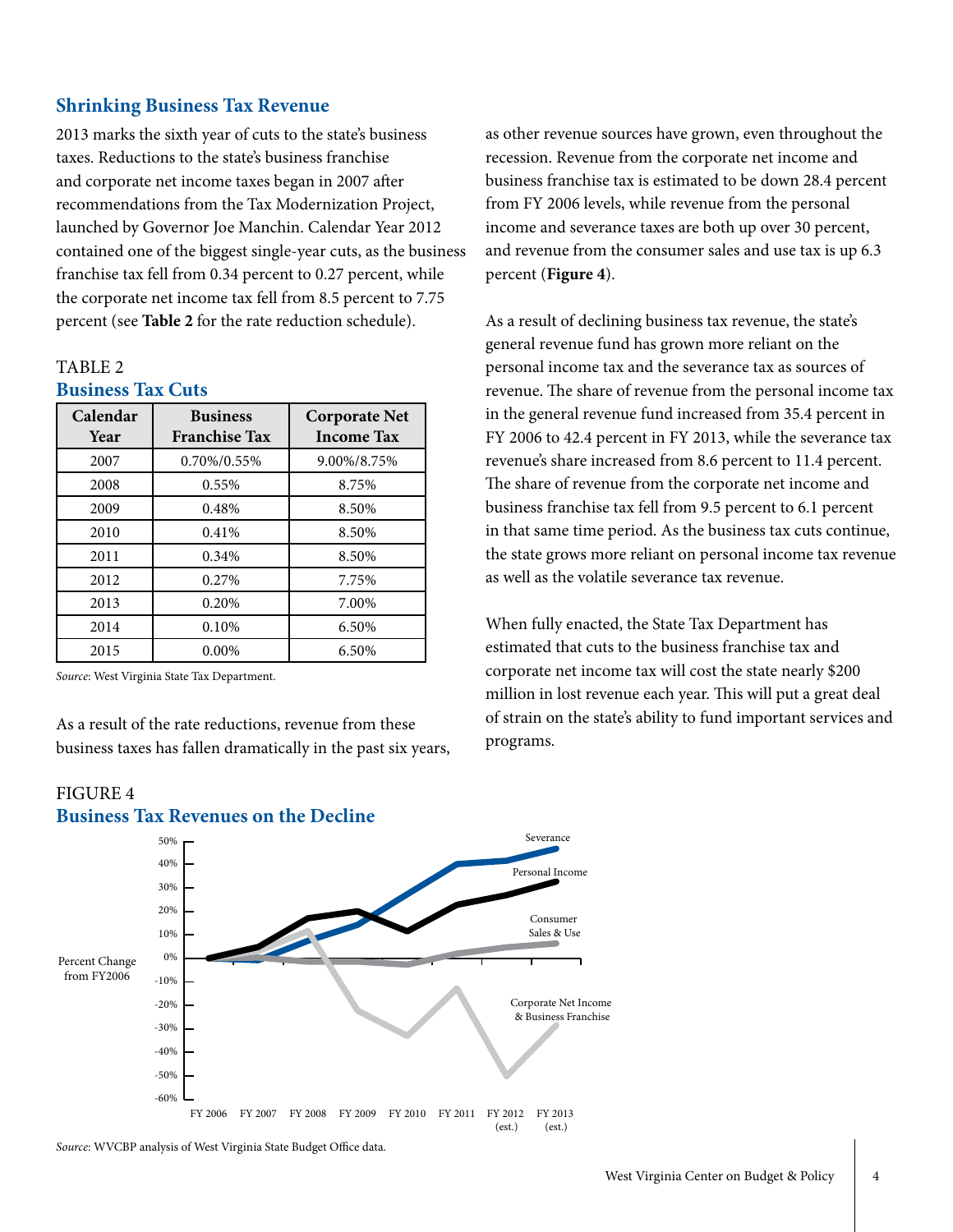#### **Medicaid**

One of the programs likely to feel this strain is Medicaid, the largest program in the state's budget, with total costs of \$3.0 billion in FY 2013, an increase of 0.87% from FY 2012. Medicaid's costs are shared by the state and federal government. For FY 2013, West Virginia's share is \$848 million, while the federal government's share is \$2.15 billion. The state's share of the Medicaid program is derived from a number of sources, including funding from the General Revenue, Lottery, Medical Services Trust Fund, the Provider Tax, and Other State Certified Match.

In FY 2012, appropriations from these sources were not enough to provide for the state's share, and an estimated \$233 million will be spent from surplus balances built up in the Medicaid trust fund. It is anticipated that an additional \$157 million will be spent from these surpluses in FY 2013, exhausting the reserves. General revenue funds will need to make up the remaining shortfall.

The state's share of Medicaid has increased with the elimination of federal stimulus funding as well as increases in per capita income in the state. The Recovery Act temporarily increased the share of Medicaid paid by the federal government, which enabled West Virginia to decrease its own spending on Medicaid in recent years. The elimination of the stimulus funding has put state





*Source*: State Expenditure Reports 2007-2011, National Association of State Budget Officers (NASBO) and West Virginia State Budget Office data.

funding of Medicaid spending back at pre-stimulus levels. In FY 2006, state spending on Medicaid was 16.6 percent of the base budget, falling to a low of 11.1 percent in FY 2010. For FY 2013, the state's share is estimated to be back up to 18.6 percent (**Figure 5**), as the federal share declined from roughly 82 percent to 72 percent.

While state spending on Medicaid has jumped sharply in the past year due to the elimination of the stimulus funding, its growth over the past few years is comparable to several other parts of the state budget. State spending on Medicaid has grown 48.0 percent between FY 2006 and FY 2013, while general revenue appropriations have increased by 47.2 percent for correctional units, 40.8 percent for juvenile services, and 48.0 percent for the Supreme Court. Meanwhile, corporate net income and business franchise tax revenue fell by 35.8 percent between FY 2009 and 2012.

Medicaid coverage is expanding next year from covering those at 34 percent of the federal poverty level to 133 percent. The full cost of the expansion will be covered by the federal government for two years. Since the surpluses in the Medicaid accounts are expected to be exhausted by then, the additional cost will likely be covered by the state's general revenue fund; which at that time will be bearing the full cost of the cuts to the business franchise and corporate net income tax, estimated to be nearly \$200 million.

In an effort to cut costs, the state recently froze enrollment in Medicaid's Aged and Disabled Waiver program. The program uses Medicaid funds to allow elderly and disabled residents to receive in-home care, as an alternative to nursing home care. In 2011, over 7,000 people were served by the Aged and Disabled Waiver program, while the average cost in FY 2009 was \$18,858.1 Enrollment has now been capped at 8,130 participants, and new enrollees will go on a waiting list until vacancies occur.

While financial eligibility is higher for the waiver than for Medicaid benefits, freezing enrolment could ultimately raise Medicaid costs, as alternative nursing home care is twice the cost of in-home care.2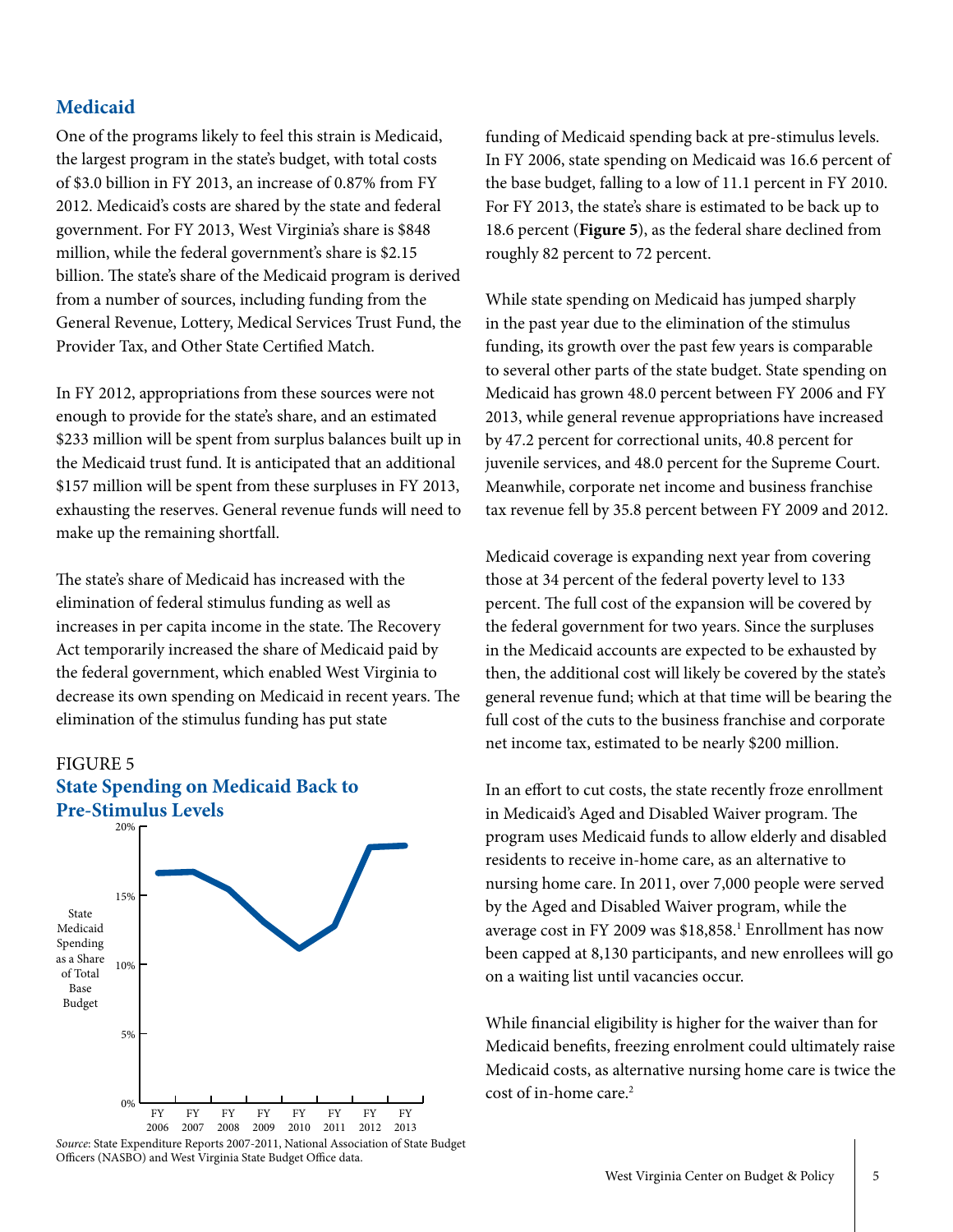#### **Corrections Spending Skyrocketing**

While the state Medicaid program has been growing quickly over the last decade, spending on West Virginia's corrections system has grown even faster. Between FY 2000 and FY 2013, spending for the state's 13 correctional facilities will grow from \$69.9 million to an estimated \$181.3 million – an increase of over 159 percent over 14 years (**Figure 6**). From FY 2000 to FY 2011, state corrections' spending has increased by over 69 percent after adjusting for inflation.

State corrections' spending has also made up a larger share of general revenue spending. From FY 2000 to FY 2013, corrections' spending has grown from 2.65 percent of general revenue spending to approximately 4.37 percent in the governor's budget. The number of inmates has also grown dramatically. In 2009, the number of inmates was almost three times larger than in 1990, growing from 1,575 to 6,240.<sup>3</sup> According to the U.S. Census Bureau, West Virginia's population only grew approximately 3.3 percent during that same time period.<sup>4</sup>

#### **Disinvestment in Higher Education Is Pushing Tuition Higher**

Over the past ten fiscal years, the state's investment in its public universities and community and technical colleges has not kept pace with the skyrocketing cost of in-state tuition and the growing number of students. In 2011, the average undergraduate tuition for in-state students was \$5,147 compared to \$2,816 in 2002.<sup>5</sup> After adjusting for inflation, in-state tuition costs have increased by more than 45 percent over this period. Meanwhile, state higher education appropriations have declined in real terms (2011 dollars) from \$578 million in FY 2002 to \$516 million in FY 2011 (**Figure 7**). This has occurred as student enrollment has increased by 26 percent, from 65,848 in FY 2002 to 82,911 in FY 2011.6

#### FIGURE 6 **State Corrections Growing Part of General Revenue Budget**



*Source*: WV Executive Budget, Vol. II, Operating Detail, FY 2003-2013.

#### FIGURE 7 **Less Investment in Higher Education**



*Source*: WV Executive Budget, Vol.II, Operating Detail, FY 2003-2013. U.S. Bureau of Labor Statistics, CPI-U-RS 2002-2011.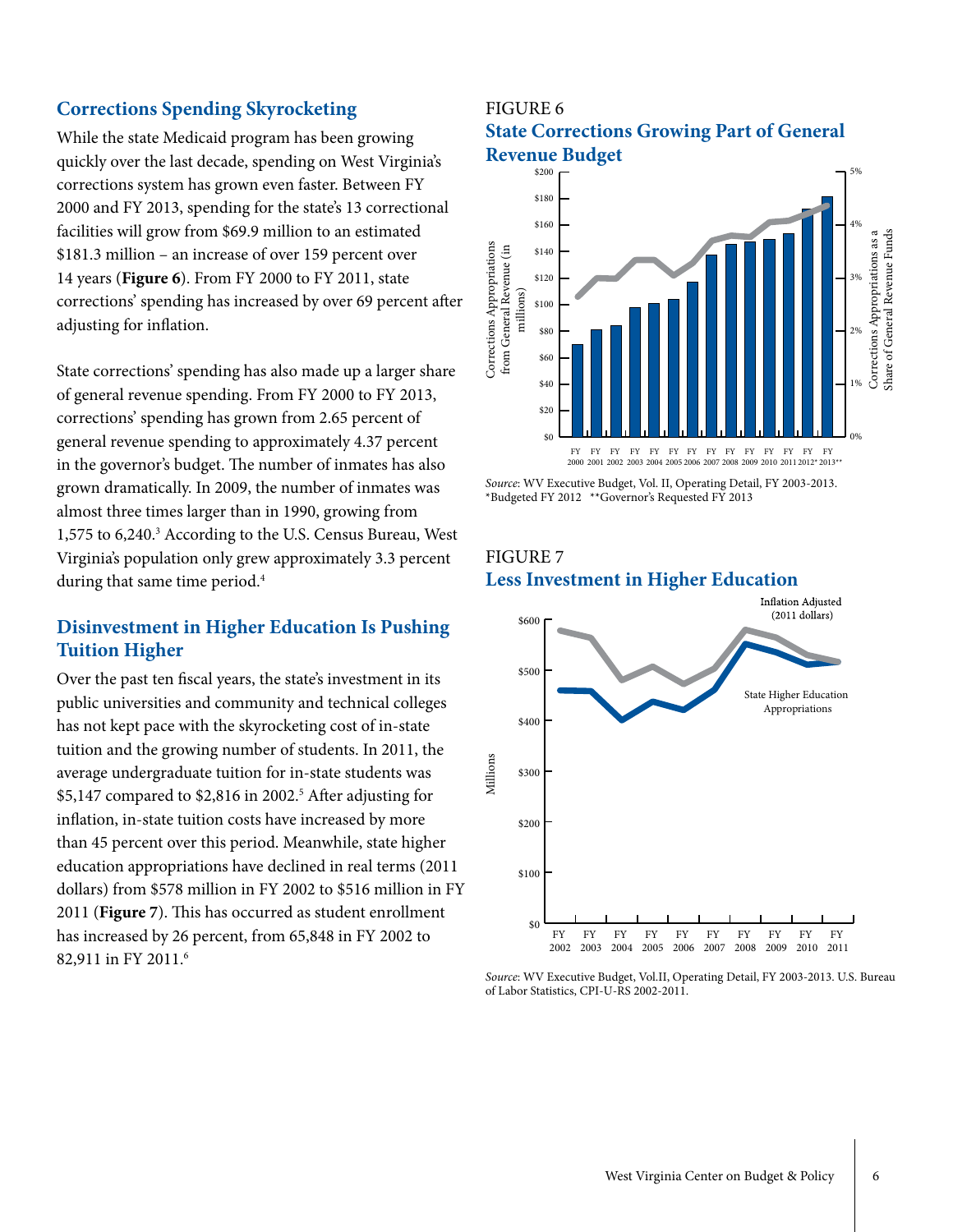This decline in state spending on higher education is partly responsible for shifting the cost burden onto in-state students over the last ten years. West Virginia spent less on higher education per student in FY 2011 than it did in FY 2002, after adjusting for inflation (**Figure 8**). In FY 2011, the state spent approximately \$8,779 per student compared to just \$6,224 in FY 2011. This is a decline of more than 29 percent.

At the same time that the state is spending less on higher education, the average loan debt of undergraduates from West Virginia's four-year colleges has also increased. From 2003 to 2010, average loan debts of graduates grew by 24 percent or from \$22,610 to \$28,148, after adjusting for inflation (2010 dollars). $7$ 

If the state does not invest more in higher education over the coming years, the growing cost of tuition could price many students out of a post-secondary education.

#### **Rainy Day Fund with More than \$800 Million**

While states across the country have been withdrawing money from their rainy day funds to fill in budget gaps, West Virginia has one of the largest rainy day funds in the country. Over the last seven years, the state's two primary budget stabilization funds – Rainy Day Fund A & B – have grown from \$347 million in 2005 to \$819 million at the end of 2011 (**Figure 9**).

These Rainy Day Funds have also grown as a share of general revenue expenditures. In 2005, they made up 10.2 percent of the general fund, while in 2011 they made up nearly 22 percent. According to the National Association of Budget Officers, West Virginia had the 3rd largest Rainy Day Fund as a percentage of state expenditures in the country in 2011.<sup>8</sup> Only Alaska and Wyoming had larger rainy day funds than West Virginia.

## FIGURE 8 **Eroding State Support Is Pushing Tuition Higher** \$9,000 State Higher Education Appropriations per Student (FTE) \$8,000 \$7,000 \$6,000  $(2011$  dollars)

Average Undergraduate Tuition/Fees for In-state Students

FY

FY

FY

FY FY



FY

FY

FY

FY

#### FIGURE 9

 $$0$ 

FY

\$1,000

\$2,000

\$3,000

\$4,000

(2011 dollars)

\$5,000





*Source*: WV Executive Budget, Vol. I, Budget Report, FY 2007-2013. *Note*: Rainy Day A&B balance expressed at end of calender year. General Revenue Funds are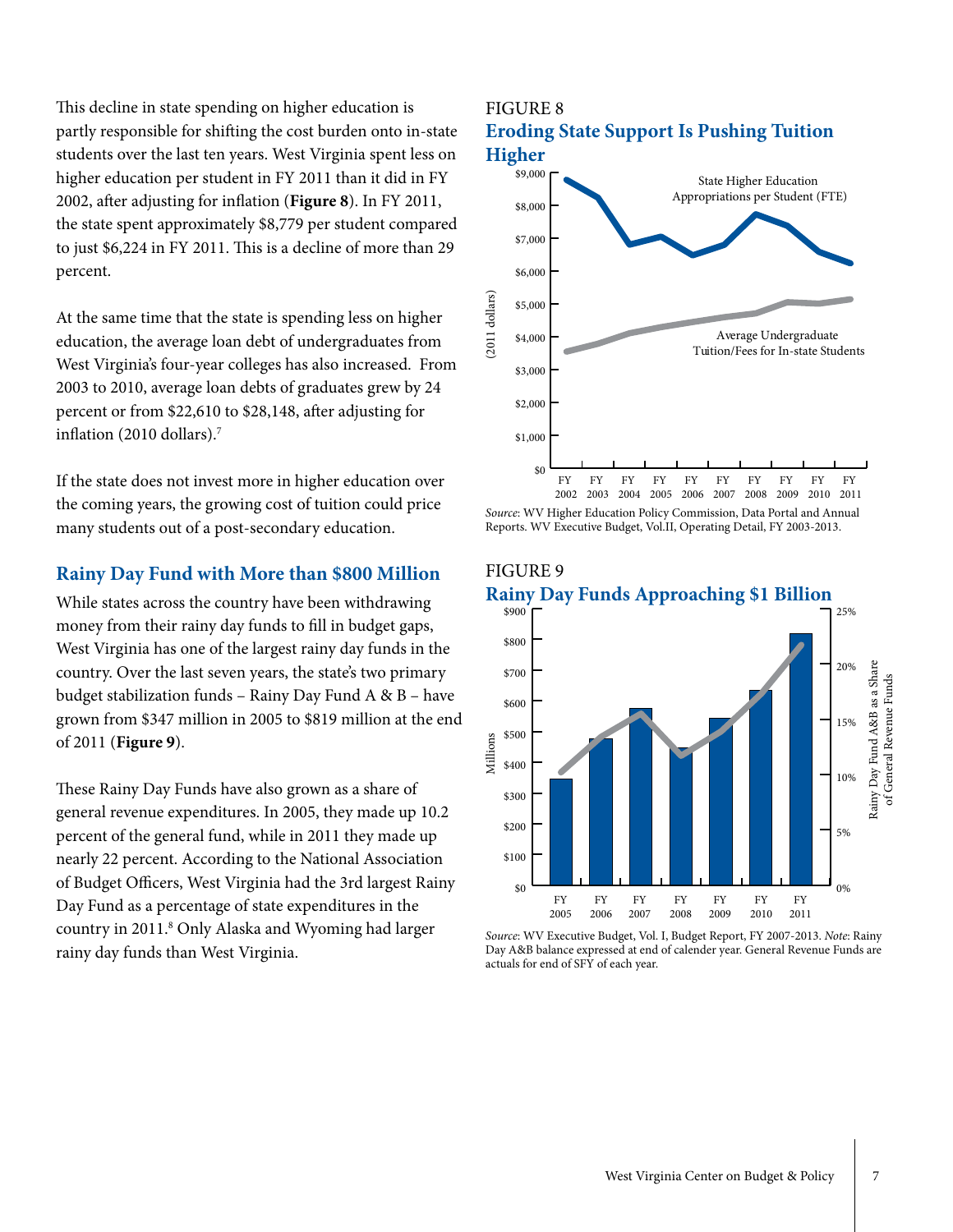#### **Conclusion**

While the FY 2013 budget has no shortfall and may even end with a small surplus, projections show growing budget gaps in the future. Current estimates show a shortfall of \$389 million in FY 2014, with gaps greater than \$370 million per year through FY 2016. These gaps will present difficult challenges for West Virginia as it moves forward.

This year's budget highlights some of those growing challenges for West Virginia. Corrections spending has been growing unchecked for years, creating a strain on the budget. While stimulus dollars allowed the state to hold down Medicaid costs for several years, that support is now gone, and Medicaid spending has caught up to the rest of the budget. As the state makes smaller investments in higher education, rising tuition continues to squeeze the finances of those West Virginians who hope to earn a degree. And, as these issues create challenges to the budget, costly business tax cuts continue to deprive the state of revenue that could be used to address them. In the years ahead, the state will face many difficult decisions, and both program cuts and tax increases will likely be unavoidable. It will be increasingly important that policymakers work to protect the public investments needed to help its citizens prosper.

#### **Endnotes**

- 1 Email correspondence between Paul Miller and Tina Maher, WV DHHR, December 21, 2011.
- 2 Phil Kabler, "State to freeze aged/disabled waiver program," Charleston Gazette, November 30, 2011.
- 3 WV Division of Corrections, 2010 Annual Report. Accessed on January 17, 2012 from http://www.wvdoc.com/wvdoc/Portals/0/documents/2010- Annual%20Report.pdf.
- 4 U.S. Census Bureau, State and County Quick Facts.
- 5 Data from the West Virginia Higher Education Report Card 2011 and 2010. Accessed on January 17, 2012 from https://www.wvhepc.org/ commission/2010\_herc.pdf.
- 6 These figures are based on annualized full-time equivalent students. Data were retrieved from the WV Higher Education Policy Commission's "data portal" and archived fall enrollment reports. Accessed on January 17, 2012 from http://wvhepcnew.wvnet.edu/index.php?option=com\_conte nt&task=view&id=156&Itemid=0.
- 7 Data from the West Virginia Higher Education Report Card 2011, accessed on January 17, 2012 from https://www.wvhepc.org/commission/2010\_ herc.pdf.
- 8 National Association of State Budget Officers, "The 2011 Fiscal Survey of States: Fall 2011," pp.61. Accessed on January 17, 2012 from http://nasbo. org/LinkClick.aspx?fileticket=y%2fqdEfOcPfs%3d&tabid=65.